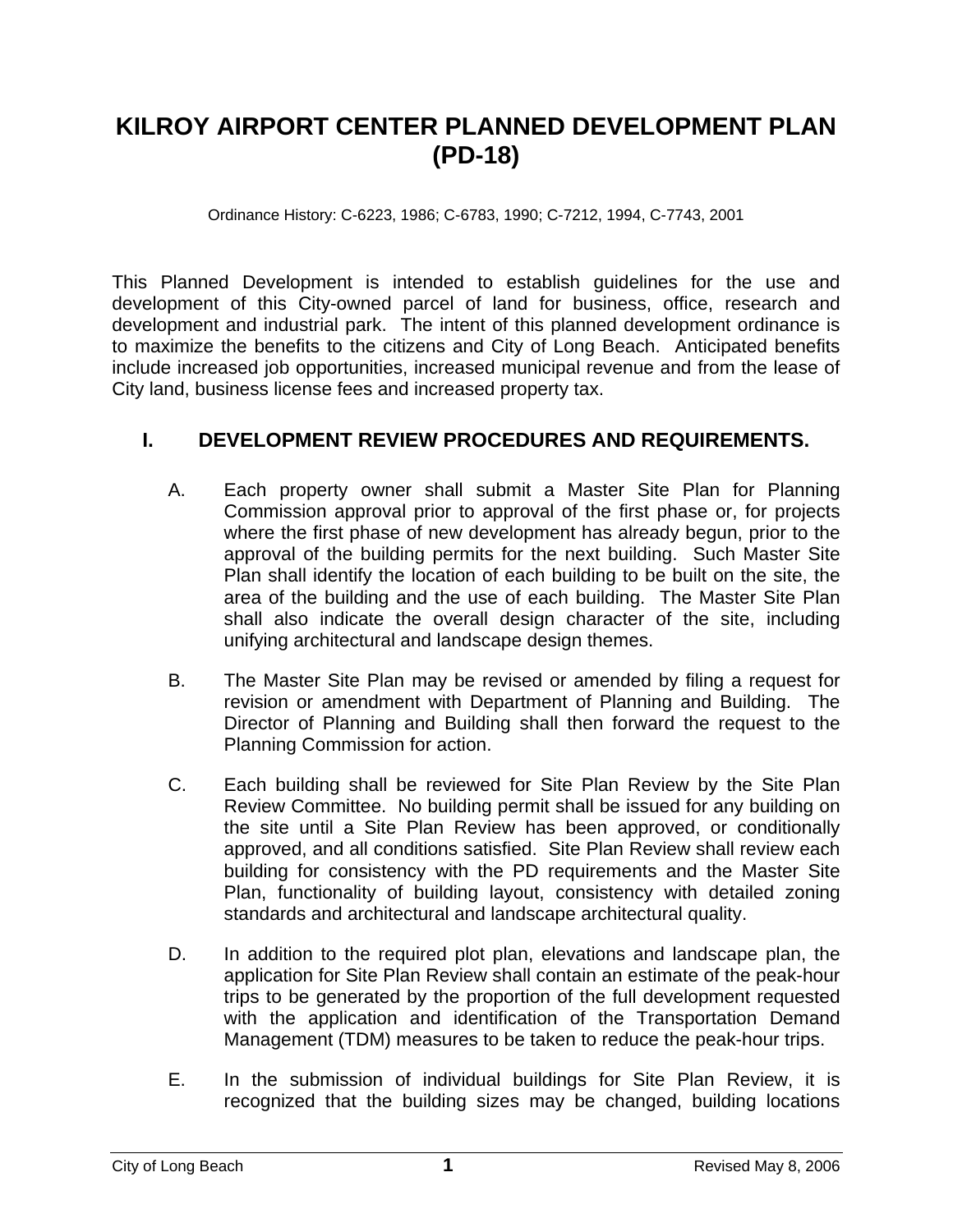redistributed or the mix of uses adjusted to meet changing user demands. However, the architectural, landscaping and overall design character of the site shall be in substantial conformance to the then-currently approved Master Site Plan and the intensity of development, as measured in trips, shall not be changed except by the procedure described later in this PD. Substantial conformance shall be determined by Site Plan Review.

# **II. DEVELOPMENT AND USE STANDARDS.**

The following Development and Use Standards shall apply to the geographic areas bounded by Spring Street, Redondo Avenue, the San Diego Freeway and west of the building restriction line of Runway 30-12.

- 1. The uses of the Kilroy Airport Center Planned Development District shall be a City Emergency Communications and Operations Center (ECOC), business office, research and development, light industrial, hotels/motels, restaurants, aviation services and water purification, treatment, pumping, and related uses.
- 2. Development of Parcel A and the site shall be limited to an intensity of development equal to not more than 2,279 total vehicle trips generated (this includes trips entering and exiting) per peak-trip hour between 4:00 p.m. and 6:00 p.m., provided that a Transportation Demand Management Plan has been implemented which is designed to reduce exiting work trip generation in the evening peak hour by twenty percent. The initial plan for the site that satisfies this trip limitation consists of 1,490,000 square feet of gross usable floor area for office use and no more than 220 hotel rooms.
- B. As used in this ordinance:
	- 1. "Business office use" means use of a building for administrative, professional, or clerical tasks.
	- 2. "Aviation services" means fixed-base operations for aviation businesses, including aircraft tie-downs, corporate aircraft basing, rental and sale of aircraft, rental and sale of aircraft parts, accessories and equipment, flight schools, and the like.
	- 3. "Research and development use" means a mixed use of a building containing not more than twenty-five percent of gross usable floor area of office use and the remainder being laboratories or laboratories and light manufacturing. If the area devoted to office use exceeds twenty-five percent, then the office use portion of the building is treated as an office building.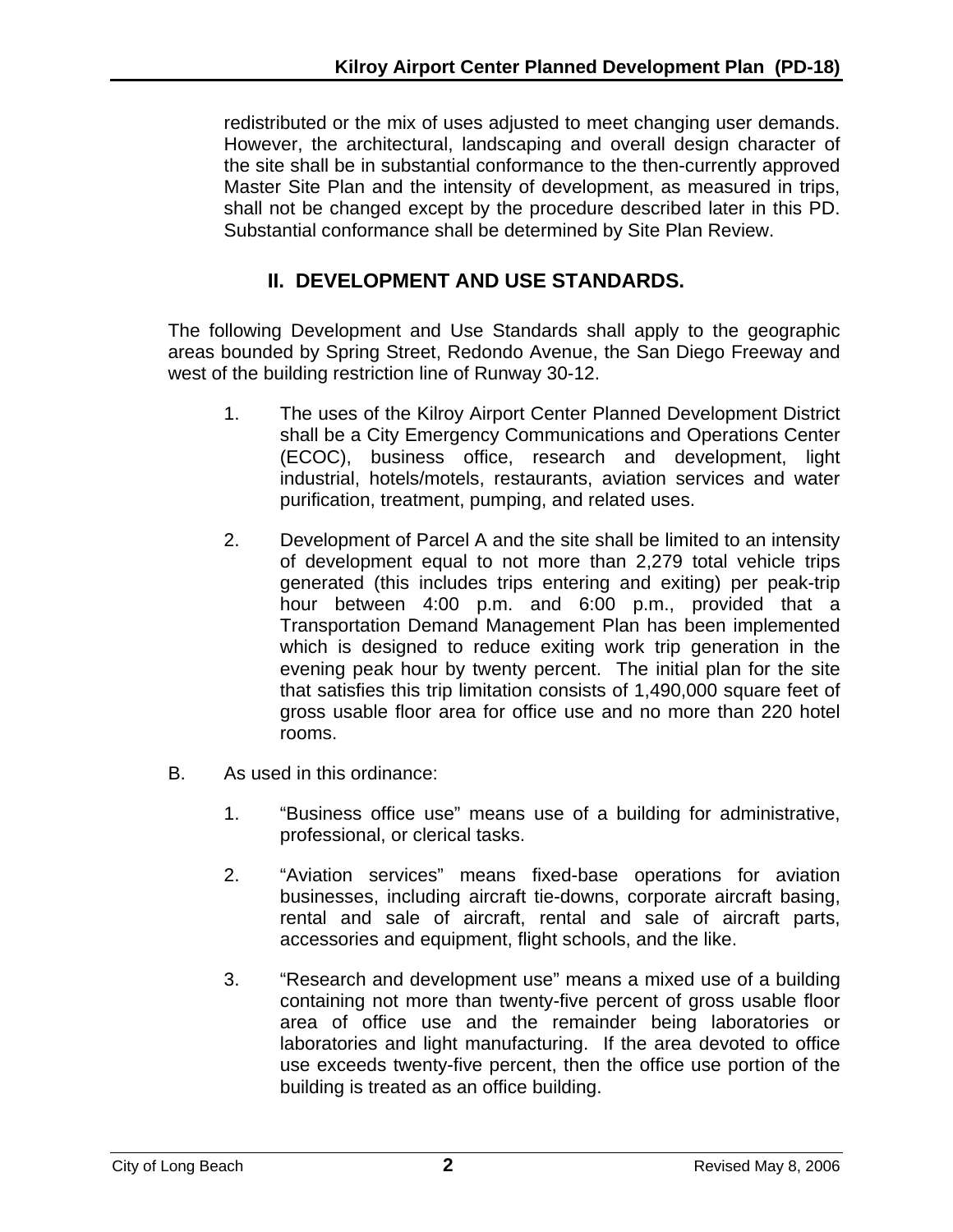- 4. "Warehouse" means a building used for storage of goods or commodities with not more than ten percent of the floor area used for office uses. If the area devoted to office use exceeds ten percent, then the office use portion is treated as an office building.
- 5. "Light manufacturing" means use of a building for activities necessary to convert natural resources into finished products, with limited environmental impacts. Such activities include manufacturing of precision and electrical products, assembling of products, and storage of non-hazardous materials. If administrative offices for light industrial exceeds ten percent of the gross usable floor area, then the office use portion is treated as an office building.
- 6. "Hotel/motel" means use of a building for rental of rooms, suites or dwelling units for a period of thirty (30) days or less. Includes as accessory uses, retail sales, restaurants, taverns, meeting rooms, conference rooms and banquet rooms and up to fifteen percent of the rooms rented for periods of thirty-one days or more.
- 7. "Restaurant" means use of a building for the preparation and sale of food for immediate consumption.
- 8. "Gross usable floor area" means gross floor area minus entry lobby, elevator shafts, stairwells, utility cores and shafts, equipment rooms and bathrooms.
- 9. "Water purification, treatment, pumping, and related uses" means the processes of whereby filtration, settlement, aeration, osmosis or chemical treatment is used to clean water for drinking or other use, and whereby it is stored or transported by pipeline to customers.
- 10. "Parcel A" means the property utilized by and/or under lease to The National Guard and Kilroy Industries on January 1, 1990.
- 11. "Parcel B" means the property utilized by a City Emergency Communications and Operations Center (ECOC), and the Long Beach Water Department for water purification, treatment, pumping, and related uses.
- 12. Parcels A and B are further described on Exhibit "B".
- C. The type and intensity of development indicated above is determined by a specified number of trips per hour in the evening peak period of 4:00 p.m. to 6:00 p.m. This number is calculated by multiplying the area in each use by the traffic generation rates as established in the Trip Generation Manual, Fourth Edition, of the Institute of Traffic Engineering. The number of trips generated by this calculation shall then be reduced by the Traffic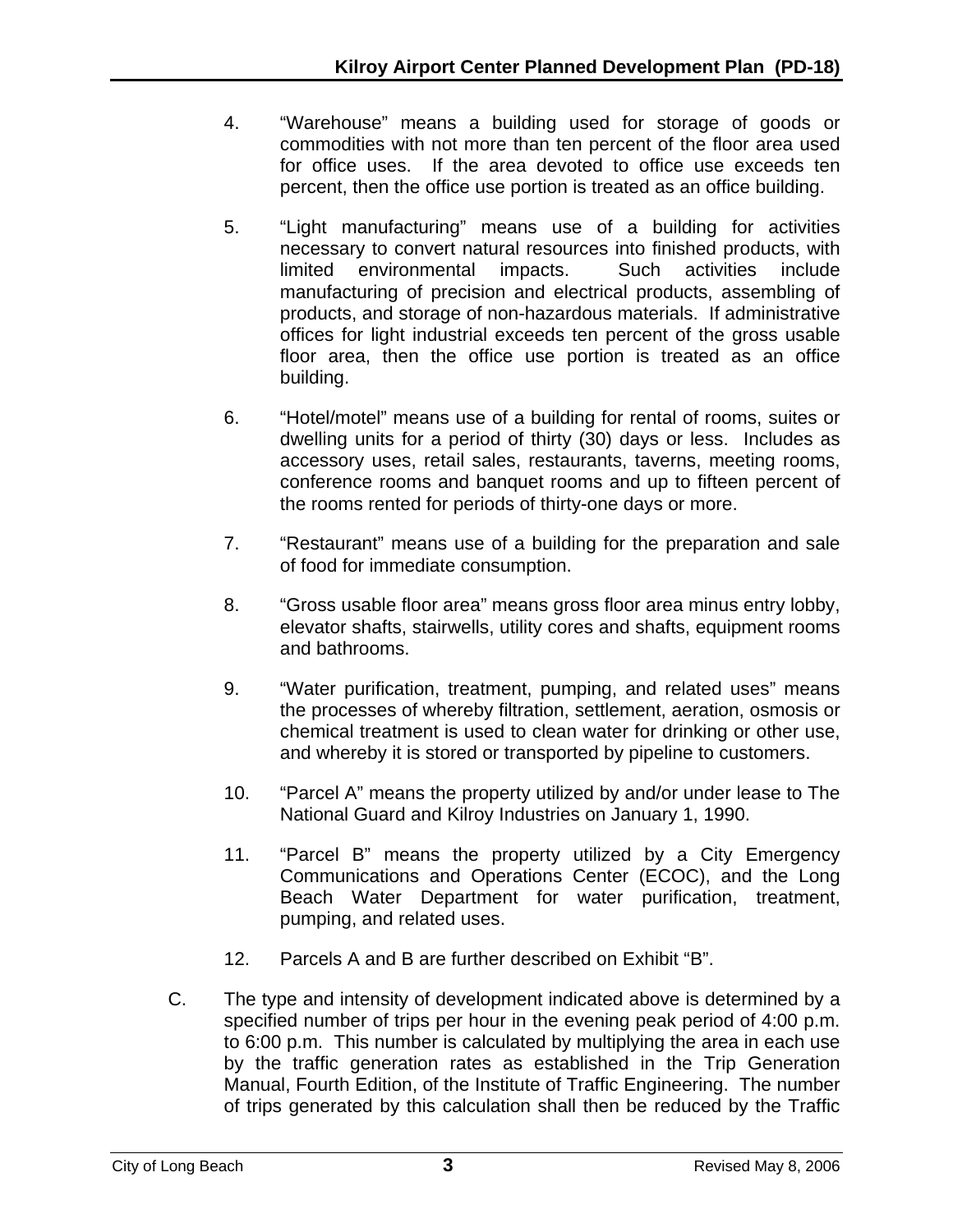Demand Management Plan's trip reduction. The resulting figure is then compared to the permitted peak-hour trips.

- D. Other combinations or amounts of the uses permitted in this PD, which generate an equal or lesser number of trips per hour in the evening peak hours, may be substituted for this use allocation, provided that a revised Master Site Plan is approved by the Planning Commission. In calculating the number of trips utilized, all new development within this PD after January 1, 1986, shall be included.
- E. Changes in the number of trips allocated may be accomplished in the following ways:
	- 1. Increased development intensity through transfer of trips. Trips may be transferred between the Airport Area Planned Development Plans (PD-19: Douglas Aircraft; PD-23: Douglas Center; PD-12: Long Beach Airport Terminal Area; PD-13: Atlantic Aviation; PD-18: Kilroy Airport Center; PD-9: Airport Business Park; PD-15: Redondo Avenue; PD-17: Alamitos Land Company; PD-7: Long Beach Business Park; PD-27: Willow Street Center; and PD-28: Pacific Theaters) provided that:
		- a. Not more than twenty percent of the originally authorized trips are added to the receiving PD;
		- b. The Director of Public Works finds that the transfer will have no significant detrimental effect upon the level of service at any intersection;
		- c. The transfer is implemented by approval by the Planning Commission of an amendment to both Master Site Plans of both the Planned Development Plans to reallocate and document the revised number of trips;
		- d. Notice of the Planning Commission hearing for the amendment of the Master Site Plans is sent to all owners and lessees with an interest recorded on the Tax Assessor's rolls, in the Airport Area Planned Developments; and
		- e. All authorized transfers of trips shall not be effective until the change is recorded against the property with the Los Angeles County Recorder.
	- 2. Increased development intensity through added trips. Additional trips beyond the original allocation may be approved provided that:
		- a. The increase will not exceed the original allocation by more than twenty percent;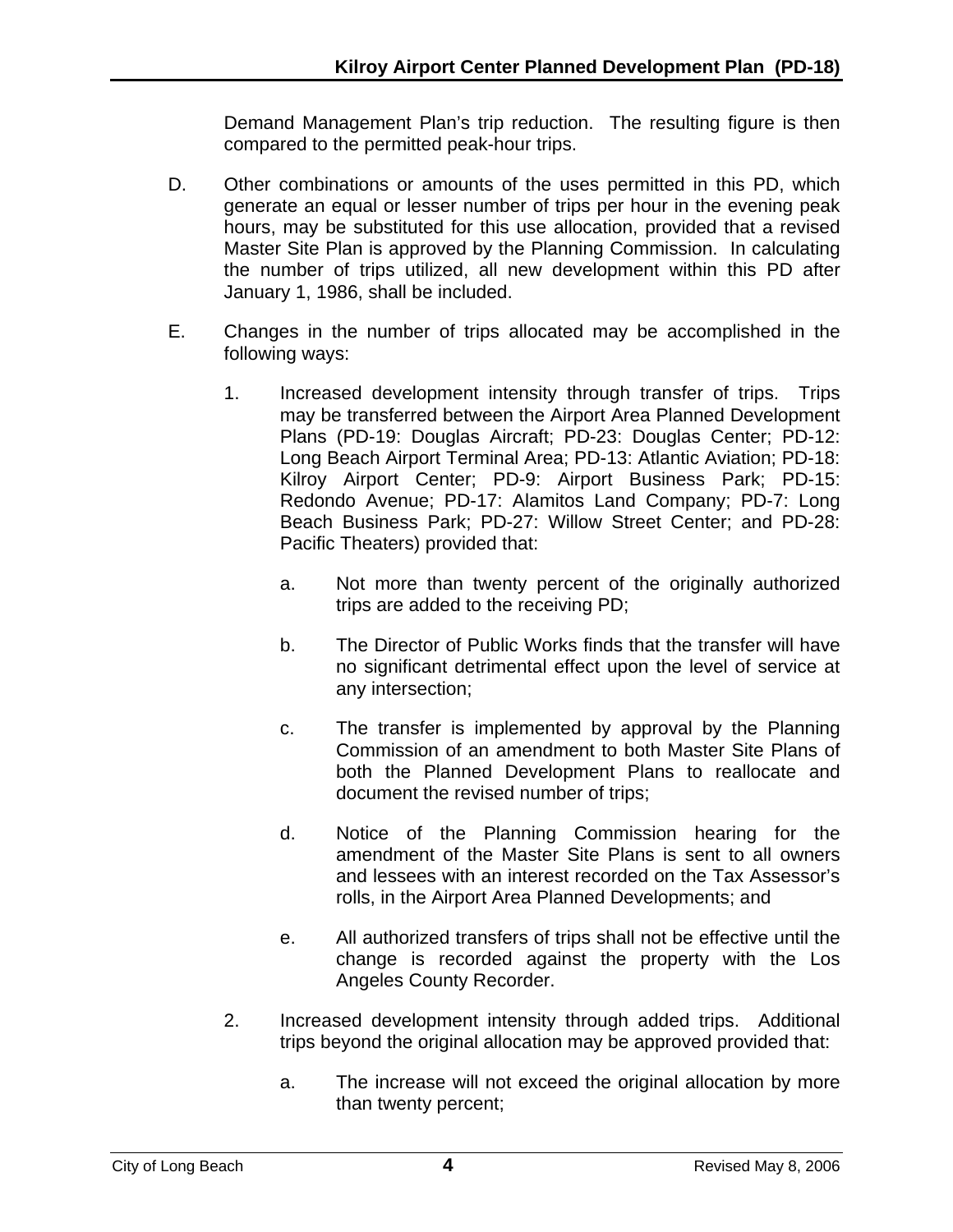- b. The applicant shall pay a trip mitigation fee that is a pro-rata fair share of the costs of the original Traffic Mitigation Program for the additional trips;
- c. A new analysis of the traffic impacts on all intersections in the Airport Area, is undertaken, at the expense of the applicant, and such analysis shows no significant detrimental effect upon the level of service at any intersection; or the applicant agrees to pay an additional trip mitigation fee equal to all costs of all additional improvements at all intersections necessary to mitigate the degradation of the level of service caused by the additional trips. Degradation of the level of service is a reduction in level of service to "E" or "F" unless that level of service was accepted in the original improvement program;
- d. An amendment to the Master Site Plan shall be required to authorize the additional trip allocation;
- e. Notice of the amendment to the Master Site Plan hearing is sent to all owners and lessees, with an interest recorded on the Tax Assessor's rolls, in the Airport Area Planned Development;
- f. The City will accept applications for modification of development intensity at any time after the Traffic Mitigation Program is adopted through the enactment of necessary ordinances and establishment of the first assessment district. However, an applicant does not receive first priority for utilizing available trips by merely filing an application. Available trips shall be reserved to an applicant only upon the payment of all necessary traffic mitigation fees for the proposed modification. Because the modification process can take many months to complete, the City may also set aside during the modification process the trips which will be utilized if the application is approved, providing that both of the following conditions are met:
	- i. The traffic analysis has been completed and the Director of Public Works has prepared an estimate of the necessary traffic mitigation fee; and
	- ii. The applicant has made a good-faith deposit with the City of cash or letter of credit equal to ten percent of the estimated traffic mitigation fee, which deposit will be forfeited if the applicant does not proceed with the project or does not diligently pursue the application in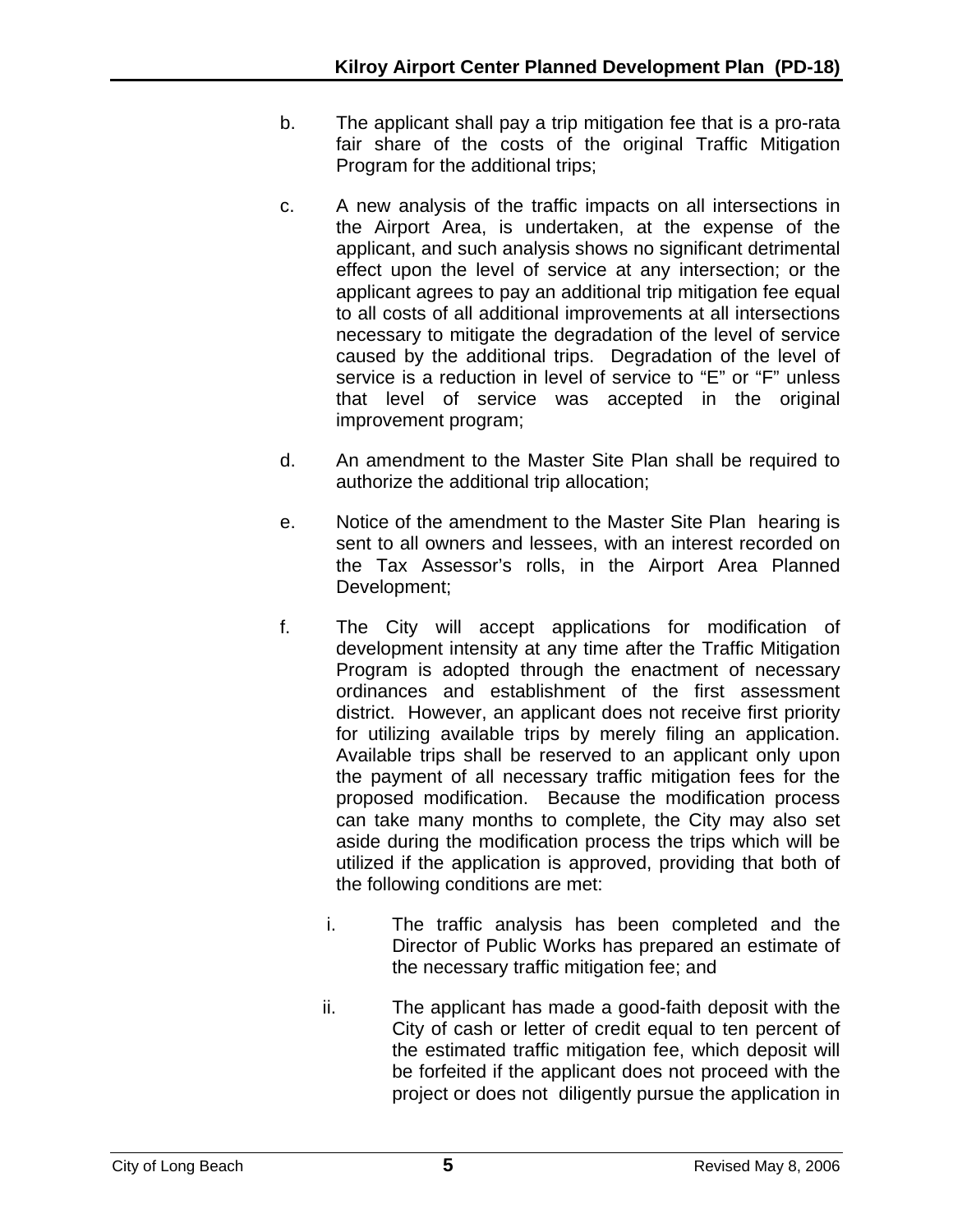accordance with a reasonable schedule set forth by the Director of Planning and Building. If this application is approved and the developer meets all traffic mitigation conditions of approval, the deposit will be refunded or credited toward the traffic mitigation fees, at the discretion of the applicant. If the application is denied, the deposit will be refunded to the applicant; and

- 3. If the additional trips have been authorized for one developer in the Airport, and that authorization required intersection improvements above those required by the Traffic Mitigation Program, and subsequently another developer requests authorization for additional trips, and those additional trips are found by the Director of Public Works to not degrade any intersection due to the additional improvements paid for by the first developer, then the Director of Public Works shall require the second developer to reimburse the first developer for a pro-rata fair share of the additional improvement costs. Such fees shall be collected from the second developer according to the procedure established for developer fees in the Traffic Mitigation Program. The Director of Public Works shall then notify the first developer, or the successorin-interest, of the receipt of the funds, and shall authorize disbursement of such finds to the first developer, or successor, upon receipt of documentation from the first developer, or successor, that they had actually expended their share of the funds.
- F. The uses for the Kilroy Airport Center shall be business, office, research and development, industrial, park, hotels/motels, restaurants.

# **1. Principal Uses**

The principal uses shall be, but not limited to, the following:

- 1. Corporate office for airport-dependent or airport-associated firms, as well as general office;
- 2. Research and testing laboratories and offices;
- 3. Hotel and support facilities;
- 4. Water purification, treatment, pumping facilities and related uses;
- 5. Light manufacturing and industrial uses;
- 6. Aviation service and fixed base operations including, but not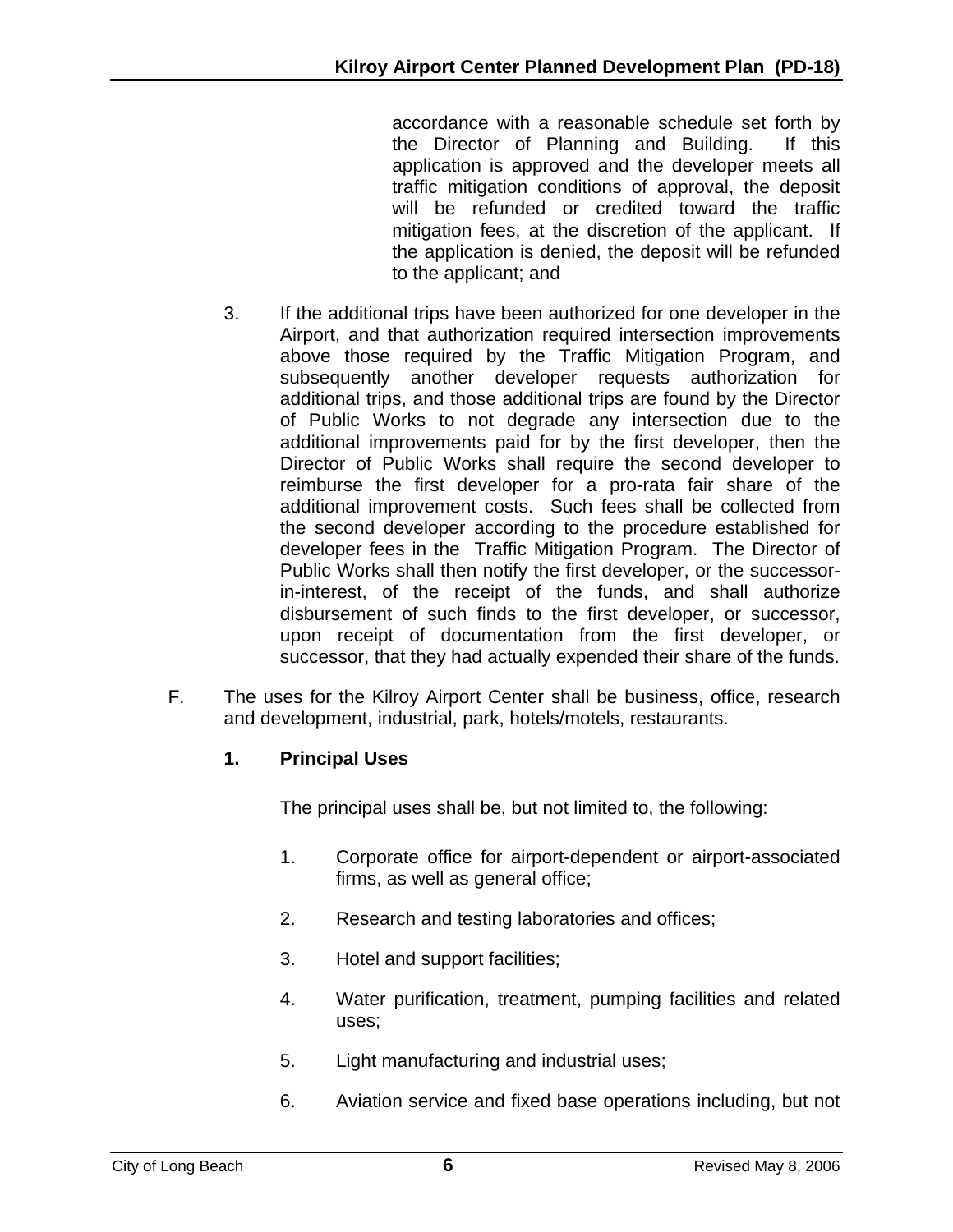limited to, the following:

- a. All corporate aircraft, including helicopters associated with tenants of the park;
- b. Aircraft tie-down facilities for based or transient aircraft;
- c. Sale, rental and lease of new and used aircraft (both retail and wholesale);
- d. Sale of aircraft parts and accessories and related equipment (both retail and wholesale);
- 7. City Emergency Communications and Operations Center (ECOC).

#### **2. Conditional Uses**

1. A trade or vocational school. (The provisions of Section 21.52.236 of the Long Beach Municipal Code shall apply.)

#### **3. Accessory Uses**

Accessory uses, including retail, commercial and personal service, financial institutions, restaurants and aircraft maintenance.

#### **4. Prohibited Uses**

Prohibited uses shall include, but not be limited to, the following:

- 1. Paint shops, including aircraft paint racks;
- 2. Commercial aircraft wash racks;
- 3. Exterior storage (except aircraft and rental cars);
- 4. Drive-in restaurants;
- 5. Movie theaters;
- 6. Automobile sales and service (except to support rental car uses);

亖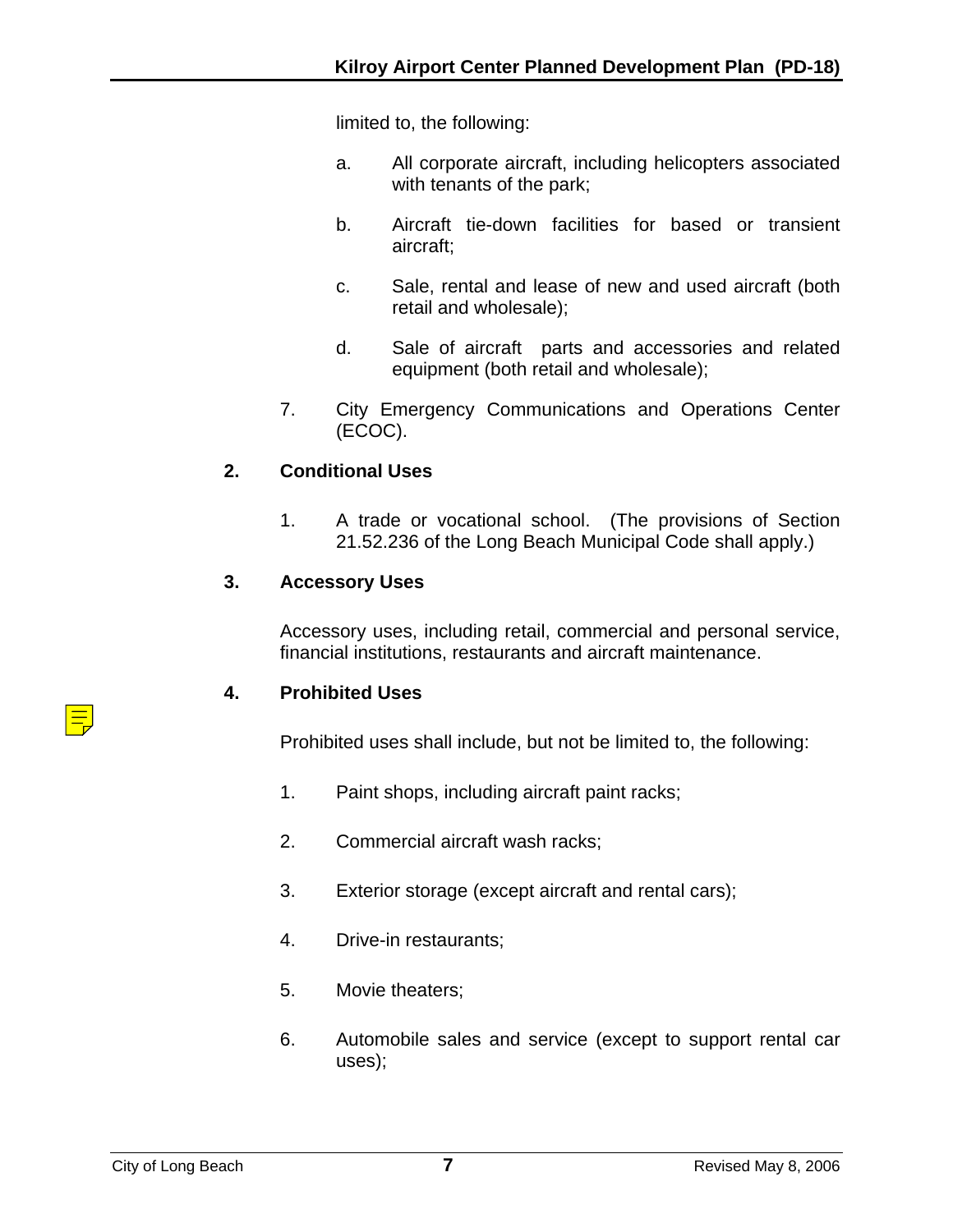- 7. Arcades;
- 8. Skating rinks;
- 9. Nursery, or botanical nursery;
- 10. Institutional uses as defined in the Zoning Regulations with the exception of a City Emergency Communications and Operations Center (ECOC) and the Long Beach Water Department for water purification, treatment, pumping, and related uses, in Subarea B;
- 11. Residential uses;
- 12. Parachute, fire extinguisher and oxygen services; and
- 13. Outdoor aircraft test block engine testing.
- 14. Commercial storage/self-storage (21.15.570)
- G. Maximum Intensity of Use

The use of the Planned Development site shall consist of Parcels A and B and the following limitations shall apply to each parcel:

1. Parcel A.

Use Limitation. Not more than 1,490,000 square feet of gross usable floor area for business office use and 220 hotel rooms or comparable combinations of business office, research and development, restaurants, light industrial, hotels/motels, and aviation services not to exceed 2,279 trips in the peak P.M. hour between 4:00 p.m. and 6:00 p.m.

2. Parcel B

Use Limitation. Not more than 500,000 square feet of gross usable business office area plus water purification, treatment, pumping and related facilities plus a 42,575 square foot City Emergency Communications and Operations Center (ECOC) not to exceed 497 trips in the peak P.M. hour between 4:00 p.m. and 6:00 p.m.,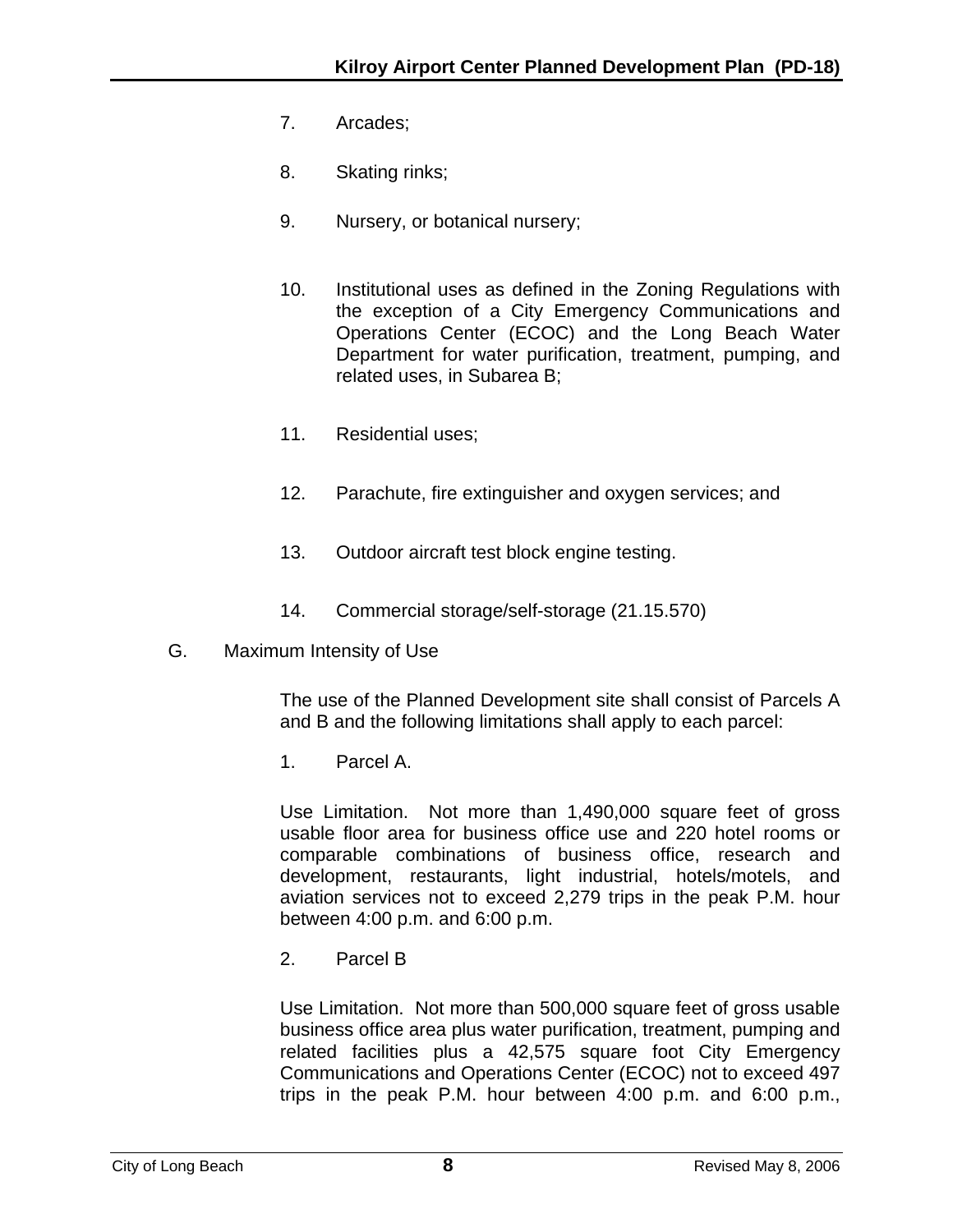provided that:

- a. Capacity exists to accommodate these trips according to the procedures provided in E.2.c. above;
- b. The existing water purification and pumping facilities are rebuilt in such a way as to provide additional buildable site area;
- c. The applicant shall pay a trip mitigation fee that is a pro rata fair share of the costs of the original Traffic Mitigation Program for these trips; if the developer wishes to reserve these trips, such a reservation may be accomplished according to the procedures in E.2.f. above;
- d. An amendment to the Master Site Plan shall be required to provide a design review for this Parcel; and
- e. Increased development intensity is not contingent upon development by the developer of the remainder of the PD nor upon the physical integration of this site with the remainder of the PD.

3. Parcels A and B. If Parcels A and B are developed jointly the limitations imposed by individual subarea boundaries shall not apply.

# **III. GENERAL DEVELOPMENT STANDARDS**

# **A. Building heights**

All structures shall conform to the height limits mandated by the Federal Aviation Administration, but in no event shall any building height exceed 250 feet.

# **B. Building setbacks**

The minimum setback is thirty (30) feet from the Spring Street and Redondo Avenue property lines.

# **C. Building coverage**

There shall be no minimum or maximum building coverage. The percentage of lot coverage shall be determined by Site Plan Review. Lot coverage shall reflect a proportional development between building,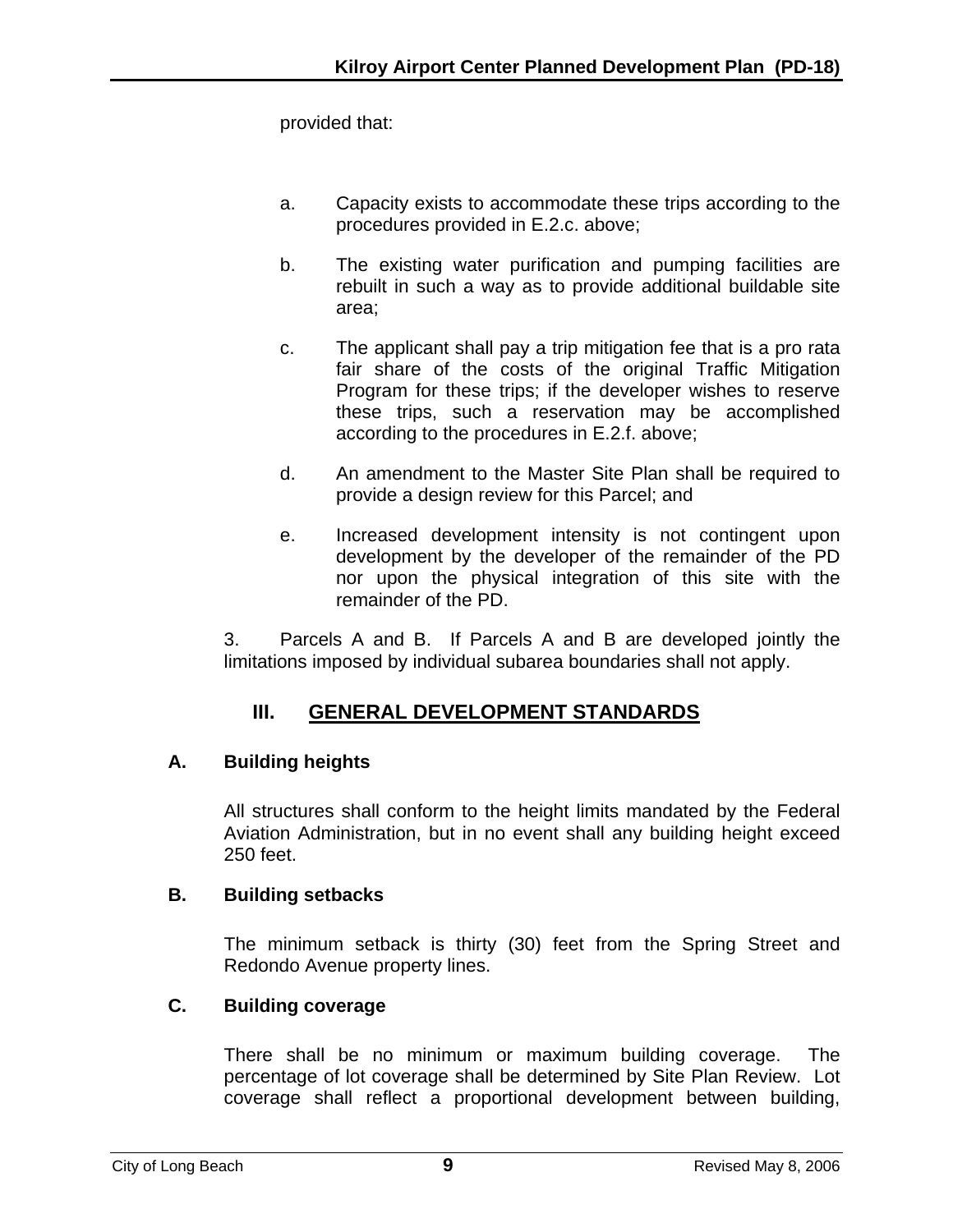parking and landscaping so that the site creates the impression of an office park development in a landscaped setting without building congestion or excessive paved parking areas.

#### **D. Accessory and temporary structures**

No portable buildings, trailers, or other similar structures shall be permitted without prior written approval of the Department of Planning and Building. Temporary structures as construction trailers and temporary offices may be approved by the Director of Planning and Building during construction only.

## **E. Signs**

No off-premises signs shall be constructed, installed or maintained. Any signs, banners or like displays which may be placed in or upon any building or structure so that they are visible from the outside, except those approved by the Department of Planning and Building according to the Zoning Regulations, shall be prohibited.

## **F. Landscaping**

The landscape plan shall emphasize the use of trees and berms in the setback areas on both sides of the new street from Redondo Avenue to Spring Street and a combination of wall and landscaping treatment between phases one and two (west end of initial project site).

Minimum plan sizes shall be a combination of 15-gallon and 24-inch box for all required trees and 5-gallon for required shrubs.

All streets in or abutting the Kilroy Airport Center shall have a common landscaped buffer maintained by the Kilroy Airport Center. This shall consist of the Spring Street and Redondo Avenue frontage and the new street. This area shall include whatever amount of land is necessary to provide an adequate landscape buffer.

#### **G. Screening**

Areas used for parking storage, trash or loading shall be screened, modulated or interrupted from view from the streets or adjacent properties to the satisfaction of the Director of Planning and Building.

All screening and berming areas shall be designed and maintained in such a way as to allow security surveillance, where appropriate. On other than site-entry driveways, streetside loading shall be allowed, except from public rights-of-way, provided the loading dock is set back a minimum of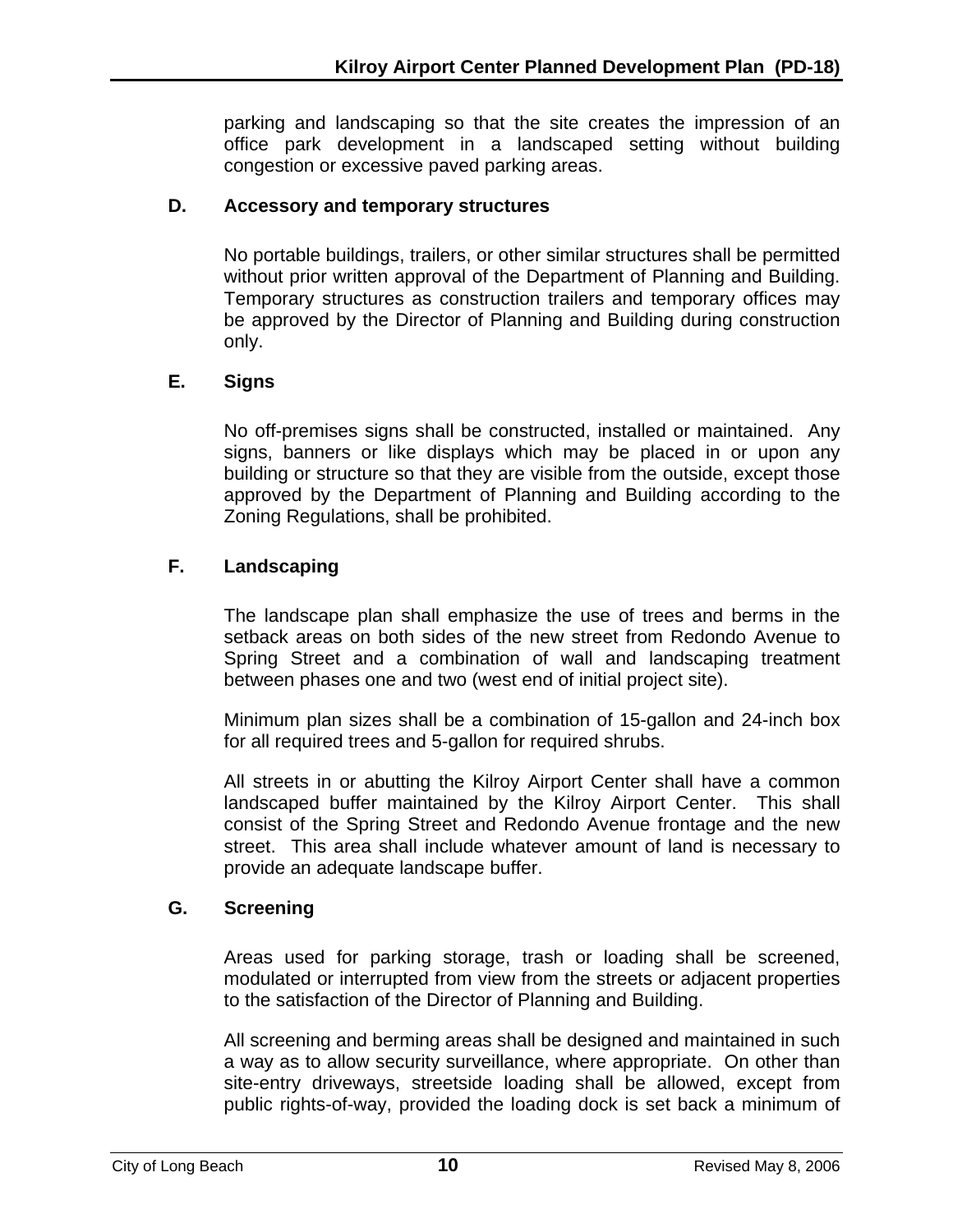seventy feet from the street center line. All loading areas must be screened in a manner as set forth above. No storage shall be permitted between a frontage street and the building line.

## **H. Security Fencing**

All airport security fencing shall be to the specifications of the Director of Aeronautics.

#### **I. Sidewalks**

Sidewalks shall be provided along Spring Street and Redondo Avenue in locations and lengths satisfactory to the City Engineer. An interior walkway system shall be provided throughout the development to encourage access from public transportation and to provide access to employee service uses such as restaurants. Sidewalks shall be a minimum of five feet in width except adjoining the curb where they shall be a minimum of six feet in width.

## **J. Nuisances**

No portion of any site within the Kilroy Airport Center shall be used in such a manner as to create a nuisance to an adjacent site, such as, but not limited to, vibration, sound, electromechanical disturbance radiation, air or water pollution, dust and emission of odorous, toxic or noxious matter.

#### **K. Parking**

All parking shall comply with the following ratios for parking spaces per 1,000 square feet of gross usable floor area (SF GUFA):

|    | Uses                                                       | <b>Ratio</b>                                                                                               |
|----|------------------------------------------------------------|------------------------------------------------------------------------------------------------------------|
| 1. | <b>Business Office</b>                                     | 4/1,000 SF - GUFA up to 20,000<br>square feet, plus 2/1,000 SF - GUFA<br>for GUFA above 20,000 square feet |
| 2. | <b>Research and Development</b>                            | 3/1,000 SF - GUFA                                                                                          |
| 3. | Hotels/Motels                                              | 1 guest room; or 3/4 per room, plus<br>banquet rooms, meeting rooms,<br>restaurants, gift shops            |
| 4. | Water purification, treatment,<br>pumping and related uses | 0.5/1,000 SF - lot area                                                                                    |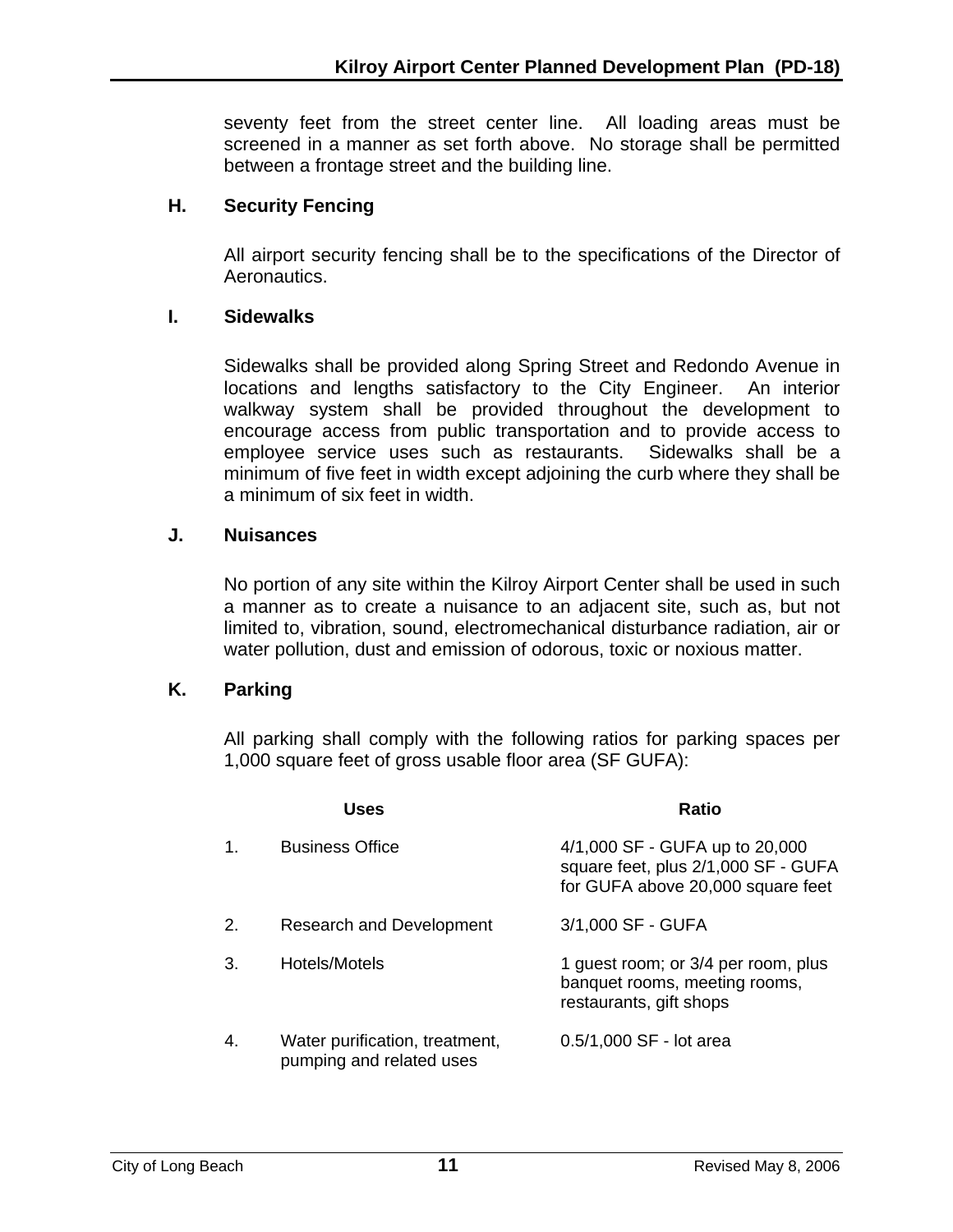|                | Uses                                                                    | Ratio                                                                                                                                                                                                                  |
|----------------|-------------------------------------------------------------------------|------------------------------------------------------------------------------------------------------------------------------------------------------------------------------------------------------------------------|
| 5.             | Light Industrial                                                        | 2/1,000 SF - GUFA                                                                                                                                                                                                      |
| 6.             | <b>Aviation Services</b>                                                | 0.5/1,000 SF - lot area                                                                                                                                                                                                |
| 7 <sub>1</sub> | <b>Restaurants</b>                                                      | 10/1,000 SF dining area, 25/1,000<br>SF tavern and waiting area                                                                                                                                                        |
| 8.             | Warehouse                                                               | $1/1,000$ SF $-$ GUFA                                                                                                                                                                                                  |
| 9.             | City Emergency<br>Communications and<br><b>Operations Center (ECOC)</b> | Parking for the ECOC shall be 102<br>parking spaces (67 employee/35<br>visitor) as determined by a Traffic<br>Impact Study prepared for the City<br>of Long Beach by Linscott, Law &<br>Greenspan dated June 27, 2000. |

All other parking standards shall be as specified in Chapter 21.41 of the Long Beach Municipal Code at time of Site Plan Review.

# **L. Architectural standards**

The architecture shall be coordinated in style and use of materials.

Buildings designed with reflective glass having a reflection gradient of .20 or more shall submit reflection studies showing sun and reflective glare patterns and their effect on ground and air transportation. Such studies shall be submitted with each proposed structure to be processed for Site Plan Review. Mirrored reflective glass shall not be used as a major facade element.

#### **M. Site improvements**

The developer shall provide any on- and off-site improvements necessary to service the development as specified by the Director of Public Works. Off-site improvements necessary to serve each parcel shall be installed or provided for prior to the time of construction of the first building. The developer shall replace any public improvement damaged as a result of development of the site.

#### **N. Building size and floor area ratio**

The maximum floor area ratio allowed for all buildings on the site shall not exceed 3:1 (gross building area shall not exceed three times the site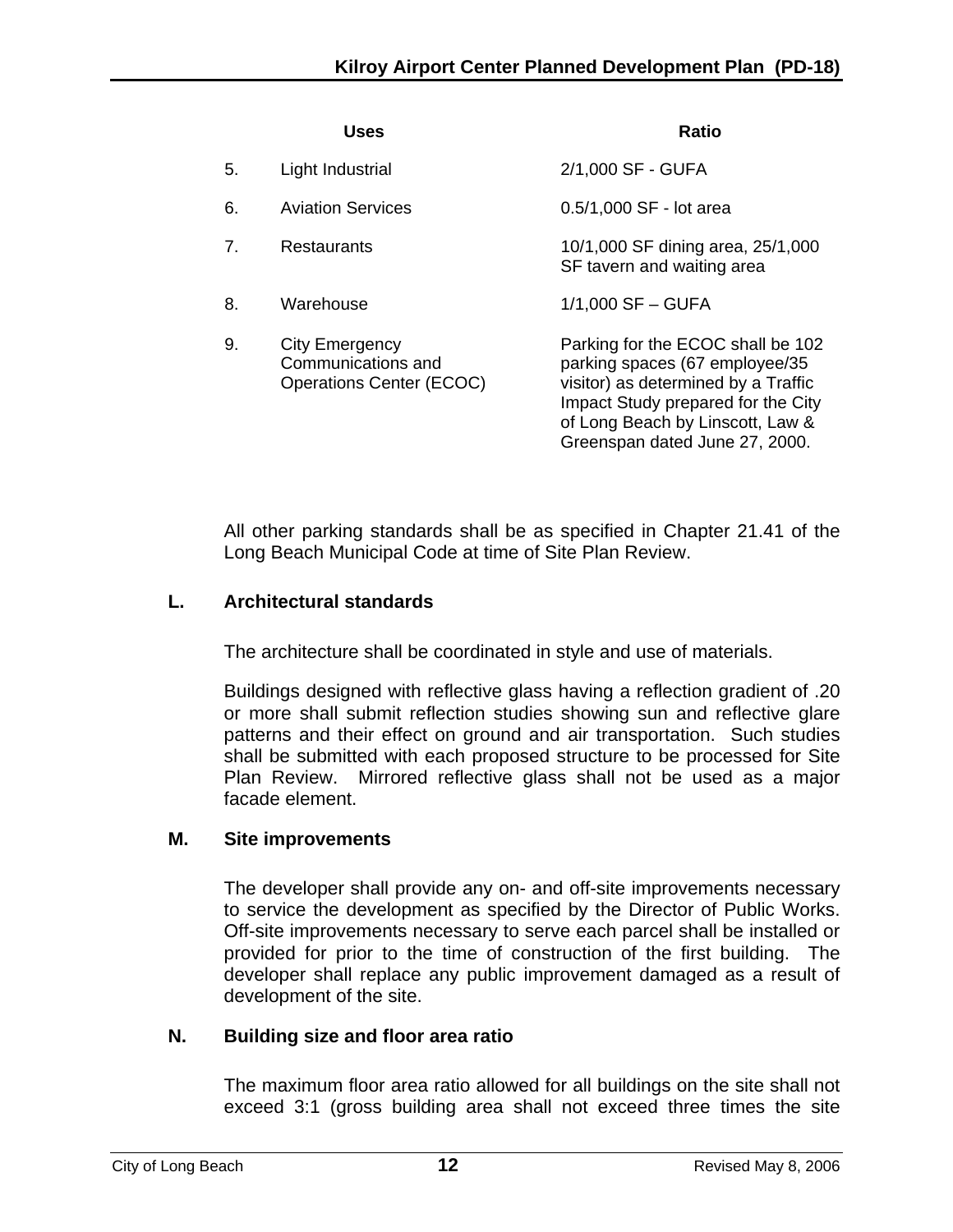area). Furthermore, no individual building shall exceed 1,400,000 square feet.

# **O. Road improvements**

- a. Based upon detailed traffic studies and analyses of existing and projected future growth in the Long Beach Airport Area, the City has determined that existing development as of 1986 was adequately served by the existing road system in the area, generally at level of service "D" or better. The City has further determined that development since 1986, and projected to full build-out of the area (hereinafter referred to as "new development"), will generate traffic which cannot be accommodated on the existing road system while maintaining level of service "D". Consequently, the City has developed a list of recommended road improvements (see Exhibit "A" attached hereto and incorporated herein by reference) which are necessary to generally maintain level of service "D" on all major roads in the area given the projected new development. Inasmuch as these improvements will specifically benefit new development, site plan approval for all new development in the area shall be conditioned upon payment of a fair, pro-rata share of the costs of the needed road improvements through a traffic impact fee, a benefit assessment district, other appropriate financing mechanisms, or combinations thereof. The pro-rata share of improvement costs shall be based on the number of vehicle trips generated per hour in the P.M. peak hours of 4:00 to 6:00 p.m., and their impact on specific intersections scheduled for improvement.
- b. A periodic re-evaluation of the traffic situation will be undertaken to ensure all improvements continue to be necessary in the later phases of development. As the number of trips utilized in the analysis assumes a twenty percent reduction in the standard number of trips per square foot of use, it is mandatory that an effective trip demand reduction program be incorporated in all development. Thus, each new development is conditioned upon membership in the Long Beach Airport Area Traffic Reduction Association or similar organization, and submittal and implementation of a Traffic Demand Management (TDM) program which is designed to reduce exiting work vehicular traffic generation during the evening peak hour between 4:00 p.m. and 6:00 p.m. by at least twenty percent. The TDM program must contain provisions that mandate the implementation of the TDM program by all subsequent owners and tenants of the improvements.
- c. The TDM program must include specific measures, which, in the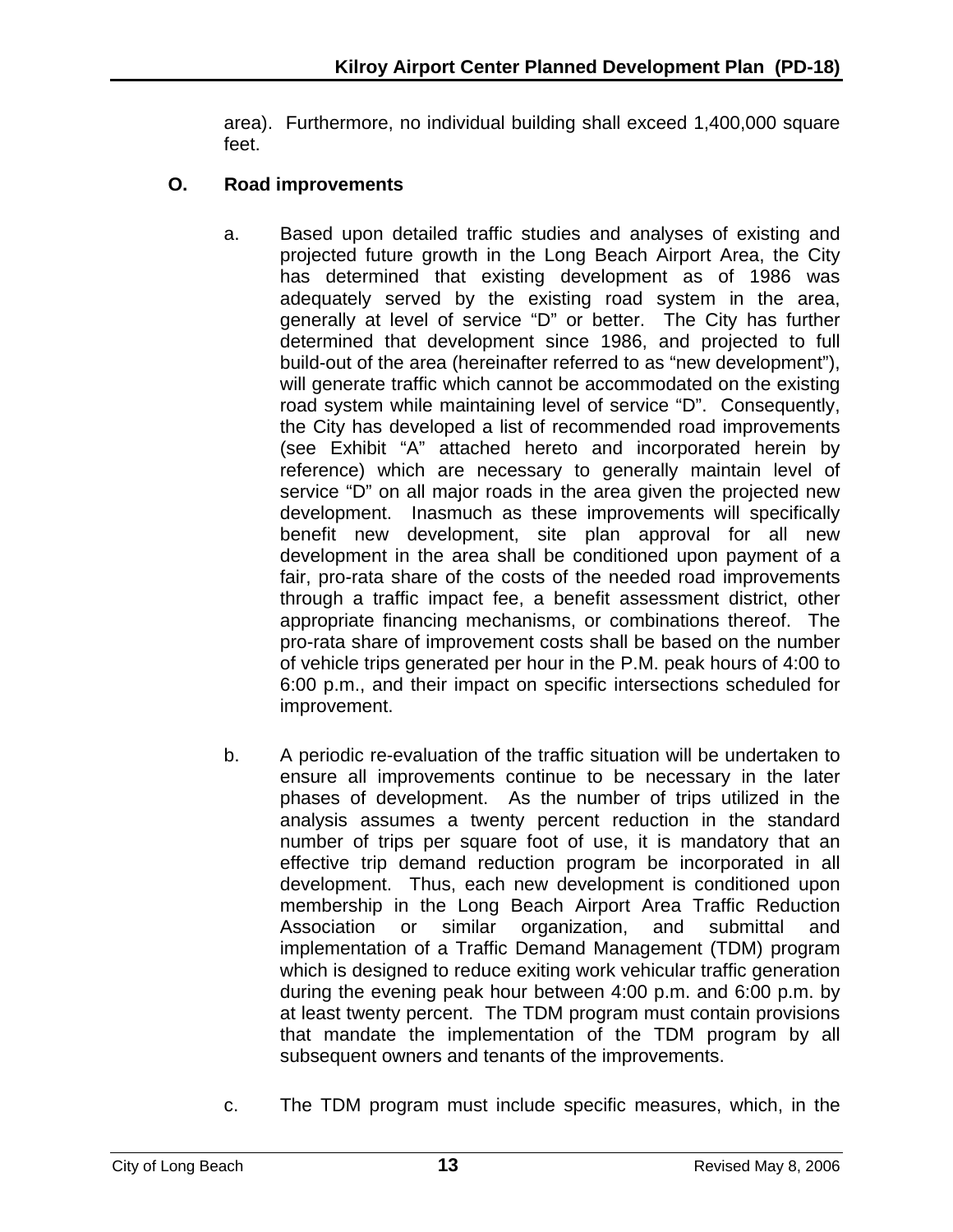judgment of the Director of Public Works, are likely to meet the goal, and a monitoring program with an annual report on the success of the TDM program which will be filled with the City by the developer or any successor-in-interest.

d. As a further consideration of Site Plan Review approval, for each building, prior to issuance of a building permit, each development shall be required to provide for all on- and off-site improvements necessary to access and serve that development, including repair or replace damaged, deteriorated or missing curbs, gutters, sidewalks, street trees, street lights and through Site Plan Review, to provide access to the site.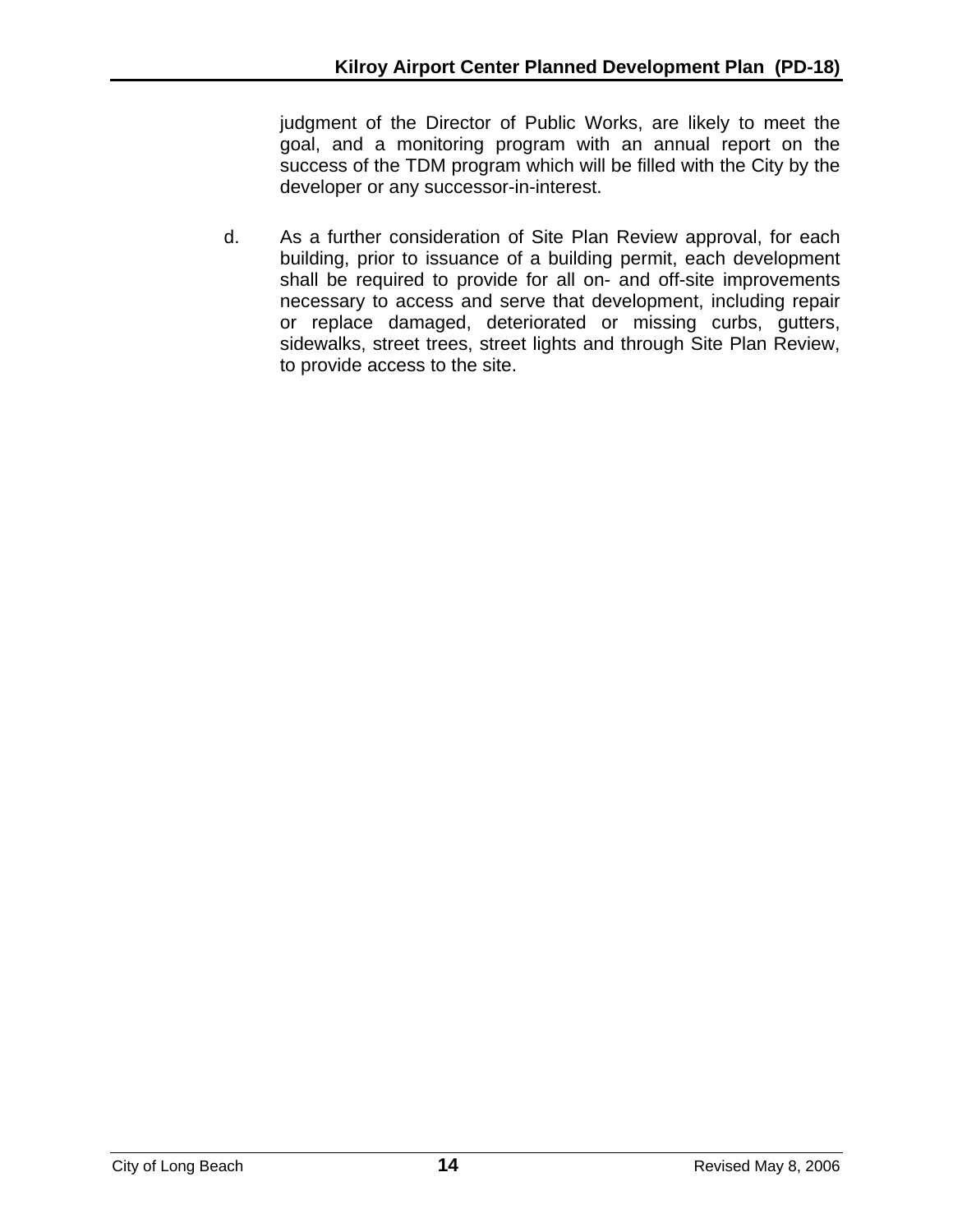The Planning Bureau provides this information for reference and the convenience to the public. The adopted ordinance, together with any amendment thereto, is in the possession of the City Clerk and should be reviewed and considered prior to making any land use decision. Information contained herein is subject to change without notice as a result of updates, corrections or amendments.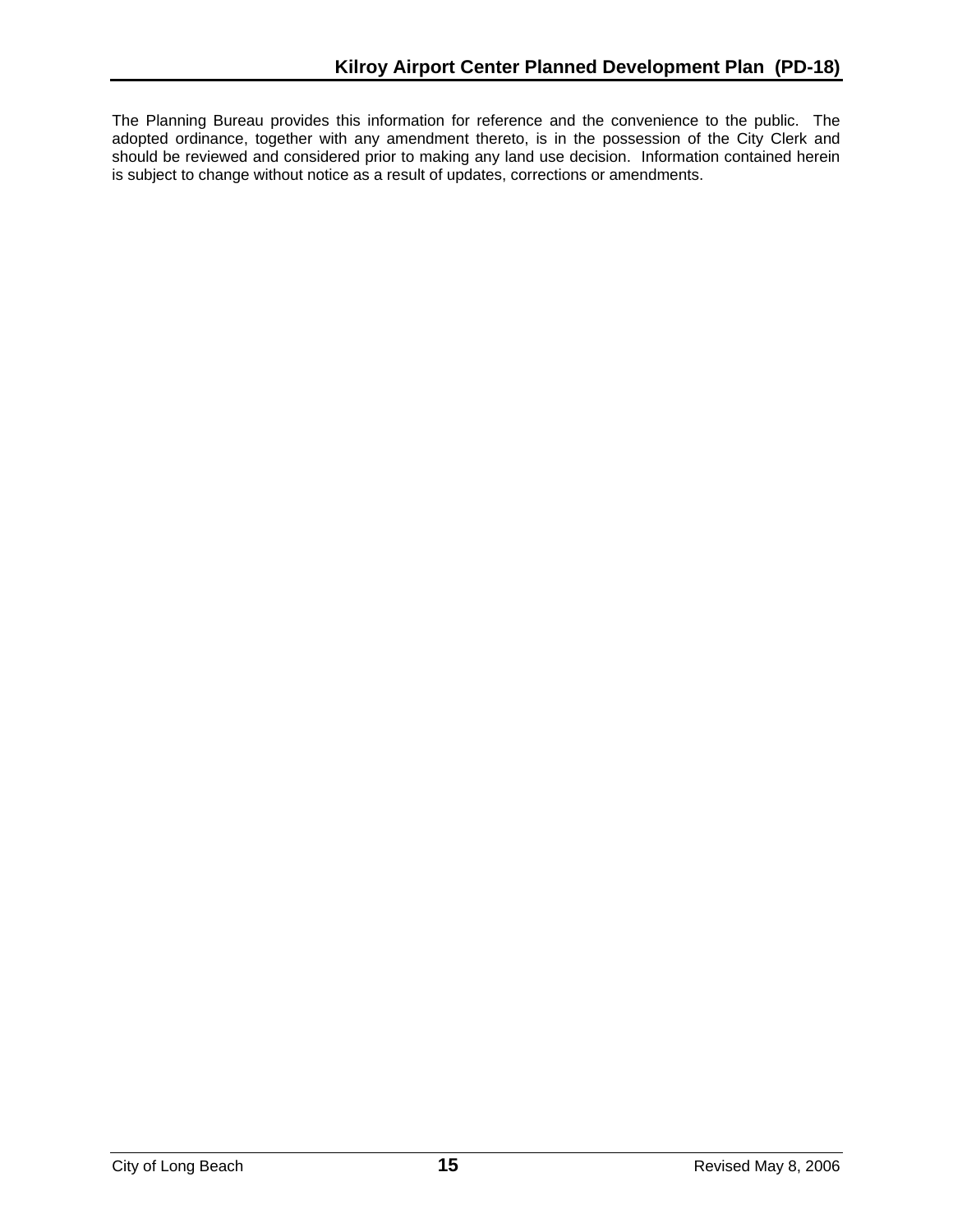# **EXHIBIT**

#### CITY OF LONG BEACH PROPOSED UITTRS£CTION IMPROVEMENT PROJECTS CONSTRUCTION AHO EMSIMEERIMG COST ESTIMATE

 $\ddot{\phantom{1}}$ 

| PROJECT NO.             | DESCRIPTION                                                                               | <b>TOTAL</b><br><b>AMOUNT</b> | PHASE I<br><b>AMOUNT</b> | PHASE II<br><b>AMOUNT</b> |
|-------------------------|-------------------------------------------------------------------------------------------|-------------------------------|--------------------------|---------------------------|
| 1                       | CHERRY AVE & CARSON ST                                                                    | 742,000                       | 742,000                  |                           |
|                         | Widening intersection,<br>adding thru and turn<br>lanes and modifying<br>traffic signals. |                               |                          |                           |
| $\overline{c}$          | CHERRY AVE & 36st ST                                                                      | 134,000                       | 134,000                  |                           |
|                         | Adding thru lane and<br>modifying traffic signals.                                        |                               |                          |                           |
| $\overline{\mathbf{3}}$ | CHERRY AVE & WARDLOW RD                                                                   | 2,579,000                     | 2,579,000                |                           |
|                         | Widening intersection,<br>adding thru and turn<br>lanes and modifying<br>traffic signals. |                               |                          |                           |
| 4                       | CHERRY AVE & SPRING ST                                                                    | 731,000                       | 731,000                  |                           |
|                         | Widening intersection,<br>adding thru and turn<br>lanes and modifying<br>traffic signals. |                               |                          |                           |
| $\mathsf{S}$            | TEMPLE ST & SPRING ST                                                                     | 105,000                       | 105,000                  |                           |
|                         | Adding thru and turn<br>lanes and modifying<br>traffic signals.                           |                               |                          |                           |
| 6                       | REDONDO ST & SPRING ST                                                                    | 219,000                       | 219,000                  |                           |
|                         | Adding thru lanes and<br>modifying traffic<br>signals.                                    |                               |                          |                           |

Exhibit "A"

 $\overline{\phantom{a}}$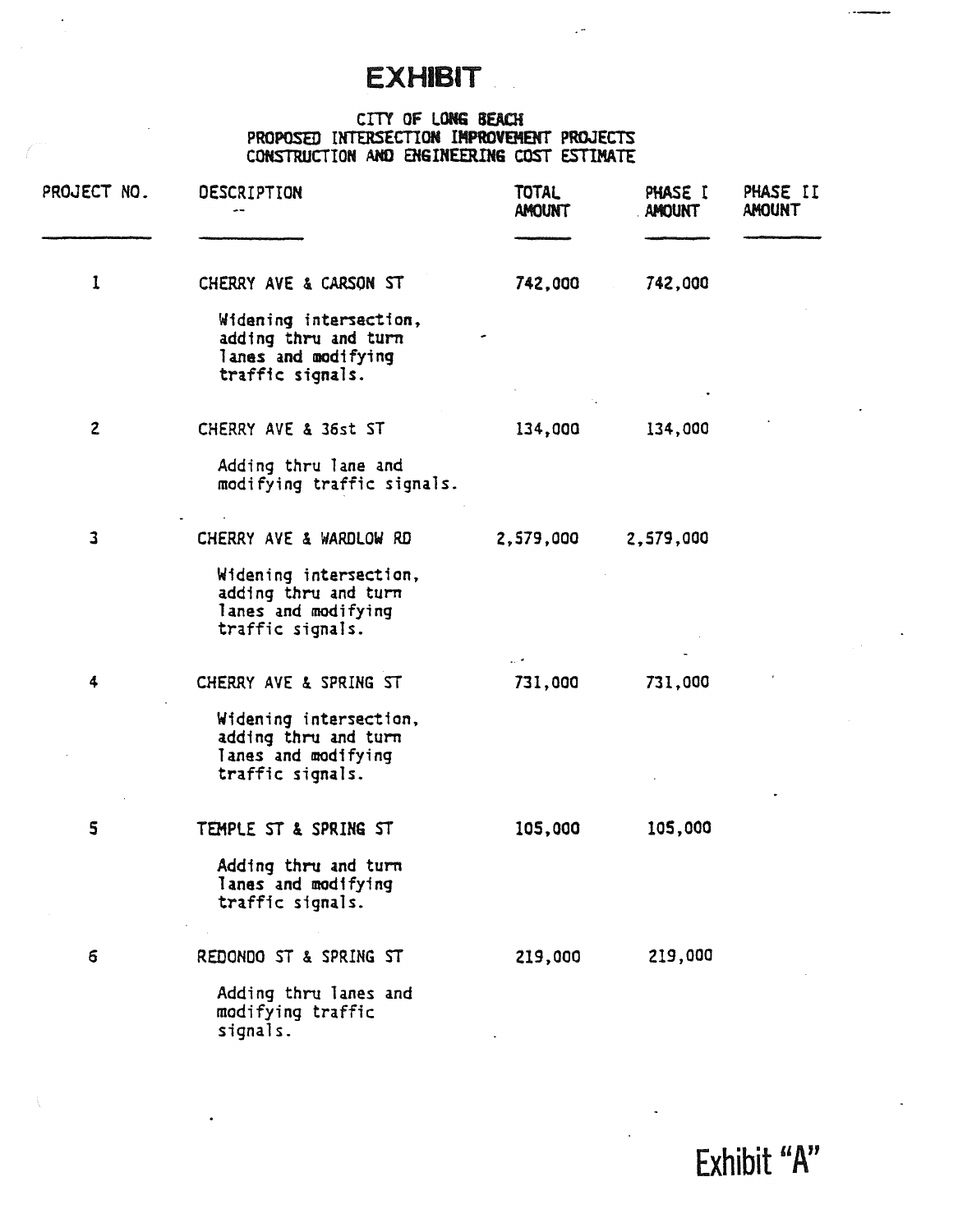|    |                                                                                            | Je 11     |           |                                            |  |
|----|--------------------------------------------------------------------------------------------|-----------|-----------|--------------------------------------------|--|
| 7  | REDONDO ST & WILLOW ST                                                                     | 413,000   | 413,000   |                                            |  |
|    | Widening intersection,<br>adding thru and turn<br>lanes, and modifying<br>traffic signals. |           |           |                                            |  |
| 8  | LAKEWOOD BLVD & CARSON ST                                                                  | 2,233,000 | 2,233,000 |                                            |  |
|    | Widening intersection,<br>adding thru and turn<br>lanes, and modifying<br>traffic signals. |           |           |                                            |  |
| 9  | LAKEWOOD BLVD & CONANT ST                                                                  | 1,810,000 | 420,000   | $1,390,000^{(1)}$ .                        |  |
|    | Widening intersection,<br>adding turn lanes and<br>modifying traffic<br>signals.           |           |           |                                            |  |
| 10 | LAKEWOOD BLVD & WARDLOW RD                                                                 | 1,290,000 | 770,000   | $520,000^{(2)}$                            |  |
|    | Widening intersection,<br>adding thru and turn<br>lanes and modifying<br>traffic signals.  |           |           |                                            |  |
| 11 | LAKEWOOD BLVD & SPRING ST                                                                  | 8,700,000 |           | $1,200,000^{(3)}$ 7,500,000 <sup>(4)</sup> |  |
|    | Widening intersection,<br>adding thru and turn<br>lanes and modifying<br>traffic signals.  |           |           |                                            |  |
| 12 | LAKEWOOD BLVD & WILLOW ST                                                                  | 626,000   |           | 626,000                                    |  |
|    | Widening intersection,<br>adding turn lanes and<br>modifying traffic<br>signals.           |           |           |                                            |  |
| 13 | CLARK AVE & CARSON ST                                                                      | 1,314,000 | 1,314,000 |                                            |  |
|    | Widening intersection,<br>adding thru and turn<br>lanes and modifying<br>traffic signals.  |           |           |                                            |  |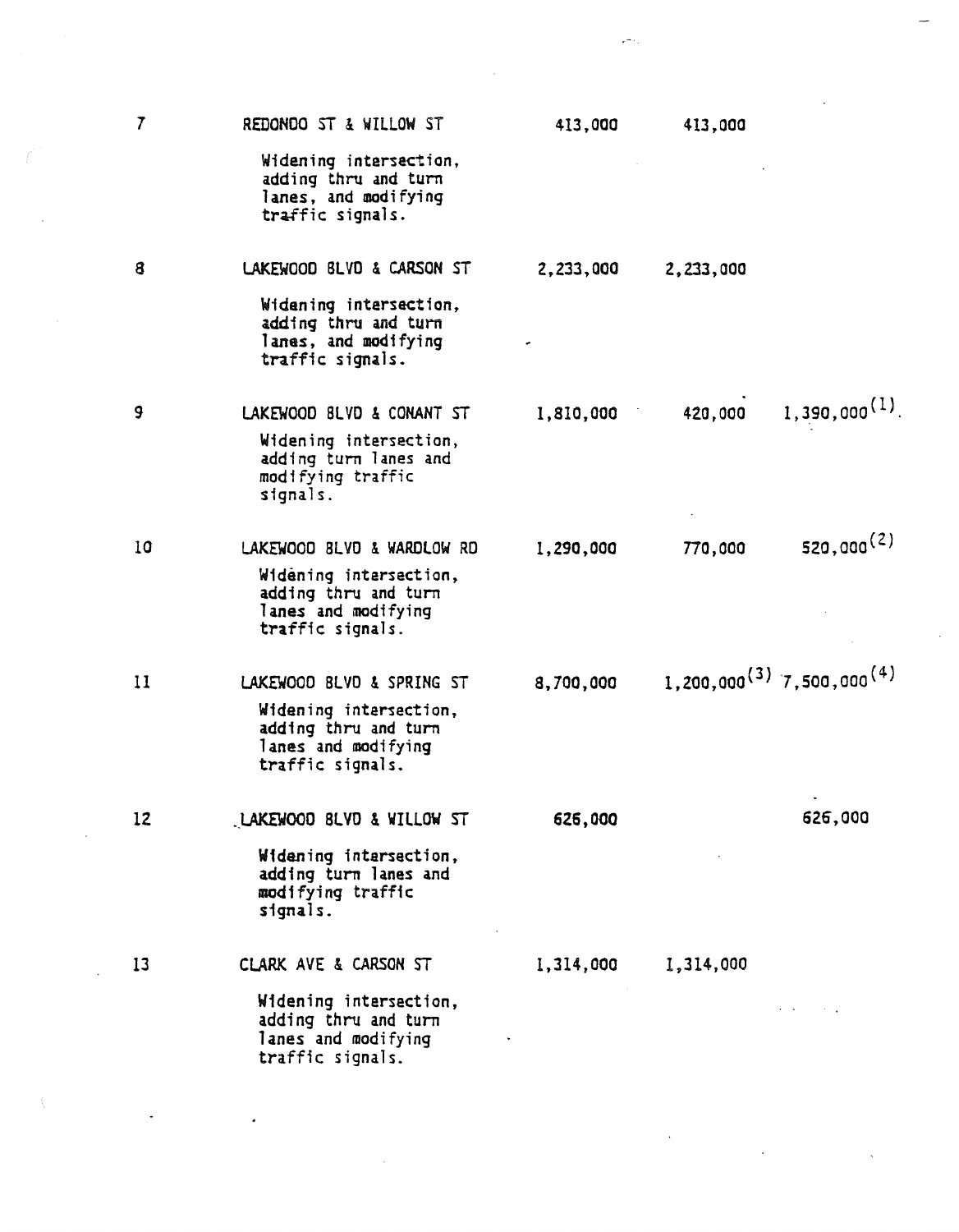|                   | 14 | CLARK AVE & CONANT ST                                                                                                                       | 46,000                      |            | 46,000     |
|-------------------|----|---------------------------------------------------------------------------------------------------------------------------------------------|-----------------------------|------------|------------|
|                   |    | Adding thru and turn<br>lanes and modifying<br>traffic signals.                                                                             |                             |            |            |
|                   | 15 | CLARK AVE & WARDLOW RD                                                                                                                      | 301,000                     |            | 301,000    |
|                   |    | Adding thru and turn<br>lanes and modifying<br>traffic signals.                                                                             |                             |            |            |
|                   | 16 | CLARK AVE & SPRING ST                                                                                                                       | 1,039,000                   | 1,039,000  |            |
|                   |    | Widening intersection,<br>adding thru and turn<br>lanes and modifying<br>traffic signals.                                                   |                             |            |            |
|                   | 17 | CLARK AVE & WILLOW ST                                                                                                                       | 369,000                     |            | 369,000    |
|                   |    | Widening intersection,<br>adding thru and turn<br>lanes and modifying<br>traffic signals.                                                   |                             |            |            |
|                   | 18 | CARSON ST & PARAMOUNT BLVD                                                                                                                  | 513,000<br>$\bullet$ $\sim$ |            | 513,000    |
|                   |    | Adding turn lane and<br>modifying traffic signals.                                                                                          |                             |            |            |
|                   | 19 | CHERRY AVE & BIXBY RD                                                                                                                       | 105,000                     | 105,000    |            |
|                   |    | Adding thru and turn<br>lanes and modifying<br>÷<br>traffic signals.                                                                        |                             |            |            |
|                   |    | TOTAL CONSTRUCTION & ENGINEERING                                                                                                            | 23,269,000                  | 12,004,000 | 11,265,000 |
| (1)<br>(2)<br>(3) |    | Lakewood Blvd widening from Wardlow Rd to Conant Ave<br>Lakewood Blvd widening from Spring St to Wardlow Rd<br>Intarim At-Grade improvement |                             |            |            |

 $\overline{1}$ 

(4) Grade Separation